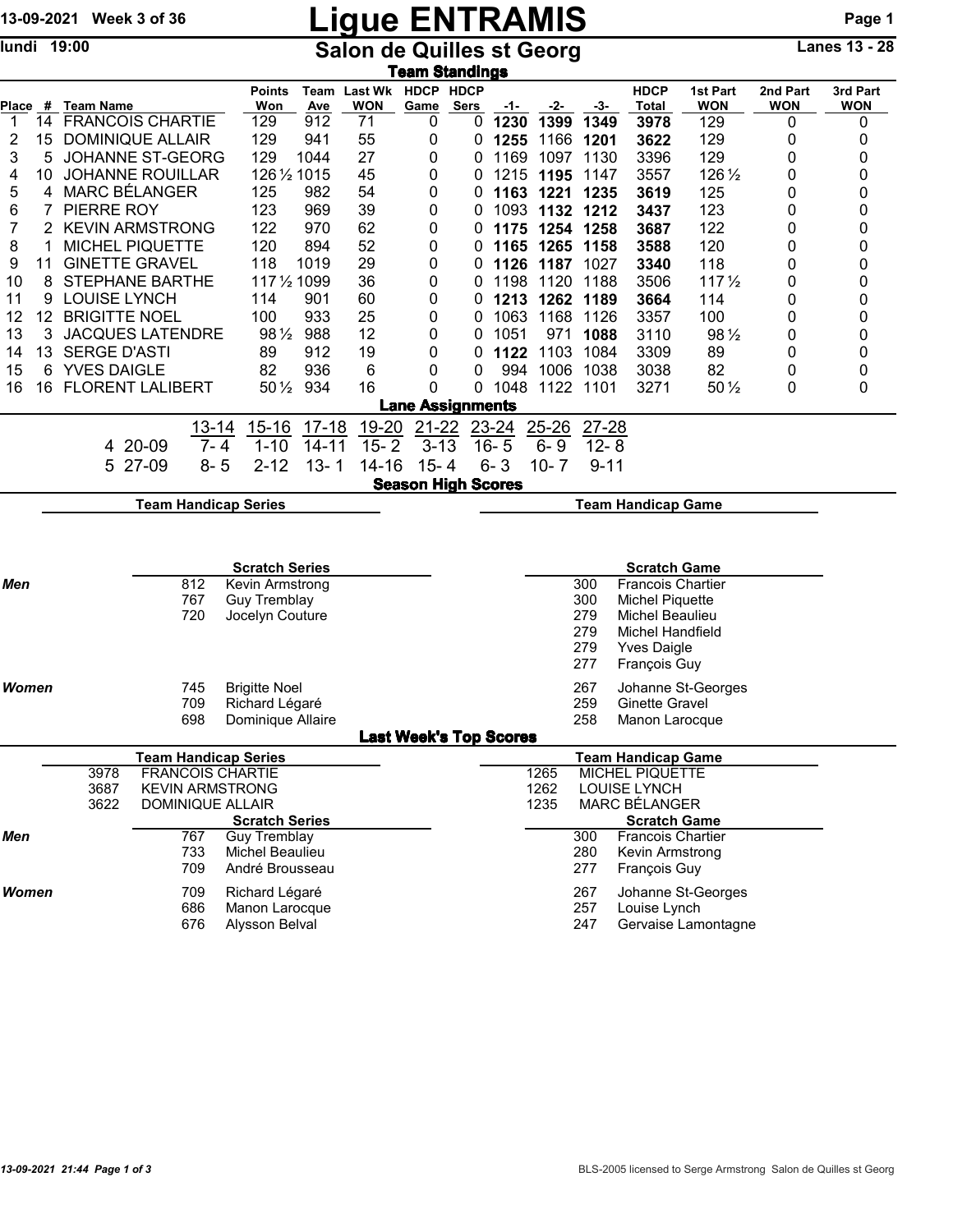## 13-09-2021 Week 3 of 36 **Page 2** Ligue ENTRAMIS **Research 20 Page 2**

### Average List of Regular Team Members

| 图 Men |                           |          |        |            |              |                     |      |       |       |              |                                          |
|-------|---------------------------|----------|--------|------------|--------------|---------------------|------|-------|-------|--------------|------------------------------------------|
|       | Name                      | Pins Gms |        | <b>Ave</b> | High<br>Game | High<br><b>Sers</b> | -1-  | $-2-$ | $-3-$ | <b>Total</b> | <b>Weekly Over Ave</b><br>Series Ave +/- |
|       | Kevin Armstrong           | 2339     | 9      | 259        | 300          | 812                 | 236  | 280   | 210   | 726          | $726 - 804 = -78$                        |
|       | <b>Guy Tremblay</b>       | 2183     | 9      | 242        | 265          | 767                 | 248  | 257   | 262   | 767          | $767 - 708 = 59$                         |
|       | Michel Beaulieu           | 2096     | 9      | 232        | 279          | 733                 | 216  | 279   | 238   | 733          | $733 - 681 = 52$                         |
|       | <b>François Guy</b>       | 1372     | 6      | 228        | 277          | 701                 | 277  | 191   | 203   | 671          | $671 - 699 = -28$                        |
|       | Cedric Desjardins         | 2045     | 9      | 227        | 258          | 701                 | 238  | 225   | 188   | 651          | $651 - 696 = -45$                        |
|       | Stéphane Barhe            | 1354     | 6      | 225        | 236          | 685                 | 227  | 227   | 231   | 685          | $685 - 669 = 16$                         |
|       | Henry Lynch               | 2024     | 9      | 224        | 258          | 702                 | 229  | 258   | 193   | 680          | $680 - 672 = 8$                          |
|       | <b>Bruno Dupuis</b>       | 2008     | 9      | 223        | 242          | 706                 | 233  | 235   | 218   | 686          | $686 - 660 = 26$                         |
|       | Jocelyn Couture           | 1940     | 9      | 215        | 245          | 720                 | 215  | 242   | 186   | 643          | $643 - 648 = -5$                         |
|       | Glenn Mc-Ardle            | 1931     | 9      | 214        | 250          | 683                 | 250  | 194   | 239   | 683          | $683 - 624 = 59$                         |
|       | Denis Rivard              | 635      | 3      | 211        | 236          | 635                 | 202  | 197   | 236   | 635          | $635 - 705 = -70$                        |
|       | Serge Champagne           | 1903     | 9      | 211        | 236          | 664                 | 201  | 211   | 228   | 640          | $640 - 630 = 10$                         |
|       | <b>Michel Forest</b>      | 1899     | 9      | 211        | 257          | 719                 | 182  | 170   | 160   | 512          | $512 - 693 = -181$                       |
|       |                           | 1887     | 9      | 209        | 245          | 694                 | 216  | 214   | 205   | 635          | $635 - 624 = 11$                         |
|       | Normand Gagnon            | 1884     |        | 209        | 246          | 681                 | 176  | 212   | 226   | 614          | $614 - 633 = -19$                        |
|       | <b>Clement Gagnon</b>     | 1879     | 9<br>9 | 208        | 279          | 687                 | 203  | 205   | 216   | 624          | 624 - 627 = -3                           |
|       | <b>Yves Daigle</b>        |          |        |            |              |                     |      |       |       |              |                                          |
|       | Michel Handfield          | 1871     | 9      | 207        | 279          | 659                 | 157  | 173   | 224   | 554          | $554 - 657 = -103$                       |
|       | Alain Laperle             | 1862     | 9      | 206        | 243          | 683                 | 202  | 243   | 172   | 617          | $617 - 621 = -4$                         |
|       | Michel Benard             | 1859     | 9      | 206        | 253          | 706                 | 253  | 236   | 217   | 706          | $706 - 576 = 130$                        |
|       | <b>Bernard St-Pierre</b>  | 1853     | 9      | 205        | 258          | 666                 | 258  | 180   | 228   | 666          | $666 - 591 = 75$                         |
|       | André Brousseau           | 1826     | 9      | 202        | 258          | 709                 | 238  | 213   | 258   | 709          | $709 - 558 = 151$                        |
|       | Michel JR Piquette        | 1215     | 6      | 202        | 226          | 655                 | 222  | 226   | 207   | 655          | $655 - 558 = 97$                         |
|       | Michel Leveille           | 1211     | 6      | 201        | 235          | 665                 | a201 | a201  | a201  | 603          | $603 - 603 = 0$                          |
|       | Roger Marcouiller         | 1816     | 9      | 201        | 255          | 643                 | 240  | 180   | 207   | 627          | $627 - 594 = 33$                         |
|       | Pierre-Andre Loiselle     | 1811     | 9      | 201        | 247          | 684                 | 185  | 157   | 222   | 564          | $564 - 621 = -57$                        |
|       | <b>Claude Desaulniers</b> | 1785     | 9      | 198        | 255          | 647                 | 155  | 194   | 226   | 575          | $575 - 603 = -28$                        |
|       | Patrick Joly              | 1771     | 9      | 196        | 227          | 628                 | 194  | 172   | 225   | 591          | $591 - 588 = 3$                          |
|       | Joseph McArdle            | 1174     | 6      | 195        | 266          | 669                 | 164  | 174   | 167   | 505          | $505 - 669 = -164$                       |
|       | Denys Gravel              | 1761     | 9      | 195        | 226          | 613                 | 215  | 226   | 172   | 613          | $613 - 573 = 40$                         |
|       | <b>Michel Piquette</b>    | 1728     | 9      | 192        | 300          | 689                 | 175  | 170   | 165   | 510          | $510 - 609 = -99$                        |
|       | <b>Francois Chartier</b>  | 1527     | 8      | 190        | 300          | 718                 | 192  | 300   | 226   | 718          | $718 - 483 = 235$                        |
|       | <b>Michel Bernier</b>     | 572      | 3      | 190        | 243          | 572                 | a190 | a190  | a190  | 570          | $570 - 570 = 0$                          |
|       | Serge Forget              | 1714     | 9      | 190        | 229          | 661                 | 229  | 204   | 228   | 661          | $661 - 525 = 136$                        |
|       | Jacques Latendresse       | 1709     | 9      | 189        | 224          | 590                 | 168  | 202   | 179   | 549          | $549 - 579 = -30$                        |
|       | Normand Durand            | 566      | 3      | 188        | 215          | 566                 | 196  | 155   | 215   | 566          | $566 - 693 = -127$                       |
|       | Marc Bélanger             | 1691     | 9      | 187        | 233          | 649                 | 233  | 206   | 210   | 649          | $649 - 519 = 130$                        |
|       | Michel Courchesne         | 1673     | 9      | 185        | 215          | 580                 | 157  | 192   | 176   | 525          | $525 - 573 = -48$                        |
|       | <b>Claude Brais</b>       | 1108     | 6      | 184        | 219          | 608                 | 186  | 163   | 151   | 500          | $500 - 606 = -106$                       |
|       | Andre Lalonge             | 1659     | 9      | 184        | 228          | 578                 | 194  | 156   | 228   | 578          | $578 - 540 = 38$                         |
|       | <b>Arthur Pellerin</b>    | 1059     | 6      | 176        | 227          | 568                 | 152  | 227   | 189   | 568          | $568 - 489 = 79$                         |
|       | Henri-Paul Lessard        | 1034     | 6      | 172        | 193          | 527                 | 144  | 185   | 178   | 507          | $507 - 525 = -18$                        |
|       | Alain Pesant              | 170      | 1      | bk170      | 170          | 170                 | a170 | a170  | a170  | 510          | 510 - 510 = 0                            |
|       | Jocelyn Fecteau           | 1525     | 9      | 169        | 211          | 565                 | 140  | 160   | 169   | 469          | $469 - 528 = -59$                        |
|       | Florent Laliberté         | 1010     | 6      | 168        | 213          | 506                 | 120  | 213   | 171   | 504          | $504 - 504 = 0$                          |
|       | Gaston Tougas             | 1487     | 9      | 165        | 201          | 564                 | 167  | 201   | 196   | 564          | $564 - 459 = 105$                        |
|       | Benoit Jolicoeur          | 1472     | 9      | 163        | 201          | 542                 | 156  | 191   | 157   | 504          | $504 - 483 = 21$                         |
|       | Yvan Trudel               | 1464     | 9      | 162        | 197          | 530                 | 170  | 175   | 178   | 523          | $523 - 468 = 55$                         |
|       | Pierre Larocque           | 972      | 6      | 162        | 214          | 566                 | 181  | 171   | 214   | 566          | $566 - 405 = 161$                        |
|       | Claude Pepin              | 1409     | 9      | 156        | 184          | 510                 | 167  | 184   | 133   | 484          | $484 - 462 = 22$                         |
|       | Serge D'Asti              | 1256     | 9      | 139        | 197          | 441                 | 197  | 109   | 101   | 407          | $407 - 423 = -16$                        |
|       | <b>Robert Filiatrault</b> | 1049     | 9      | 116        | 139          | 368                 | 86   | 107   | 139   | 332          | $332 - 357 = -25$                        |
|       | Pierre Roy                | 0        | 0      | bk211      | 0            | 0                   | a211 | a211  | a211  | 633          | $633 - 633 = 0$                          |

" *Women*

|                      |                 |     |      | High        | High |     |     |       |                | <b>Weekly Over Ave</b> |
|----------------------|-----------------|-----|------|-------------|------|-----|-----|-------|----------------|------------------------|
| <b>Name</b>          | <b>Pins Gms</b> | Ave | Game | <b>Sers</b> | -1-  | -2- | -3- | Total | Series Ave +/- |                        |
| Richard Légaré       | 709             | 3   | 236  | 257         | 709  | 255 | 257 | 197   | 709            | $709 - 672 = 37$       |
| Alysson Belval       | 2032            | 9   | 225  | 249         | 690  | 229 | 218 | 229   | 676            | $676 - 678 = -2$       |
| Johanne St-Georges   | 1975            | 9   | 219  | 267         | 663  | 267 | 211 | 179   | 657            | $657 - 657 = 0$        |
| Manon Larocque       | 1286            | 6   | 214  | 258         | 686  | 189 | 258 | 239   | 686            | $686 - 600 = 86$       |
| Ginette Gravel       | 1915            | 9   | 212  | 259         | 696  | 178 | 183 | 206   | 567            | $567 - 672 = -105$     |
| Dominique Allaire    | 1872            | 9   | 208  | 246         | 698  | 218 | 223 | 177   | 618            | $618 - 627 = -9$       |
| Gervaise Lamontagne  | 1852            | 9   | 205  | 257         | 641  | 183 | 247 | 162   | 592            | $592 - 630 = -38$      |
| <b>Brigitte Noel</b> | 1826            | 9   | 202  | 279         | 745  | 182 | 202 | 169   | 553            | $553 - 636 = -83$      |
| Micheline Dumulong   | 1781            | 9   | 197  | 217         | 600  | 184 | 217 | 199   | 600            | $600 - 588 = 12$       |